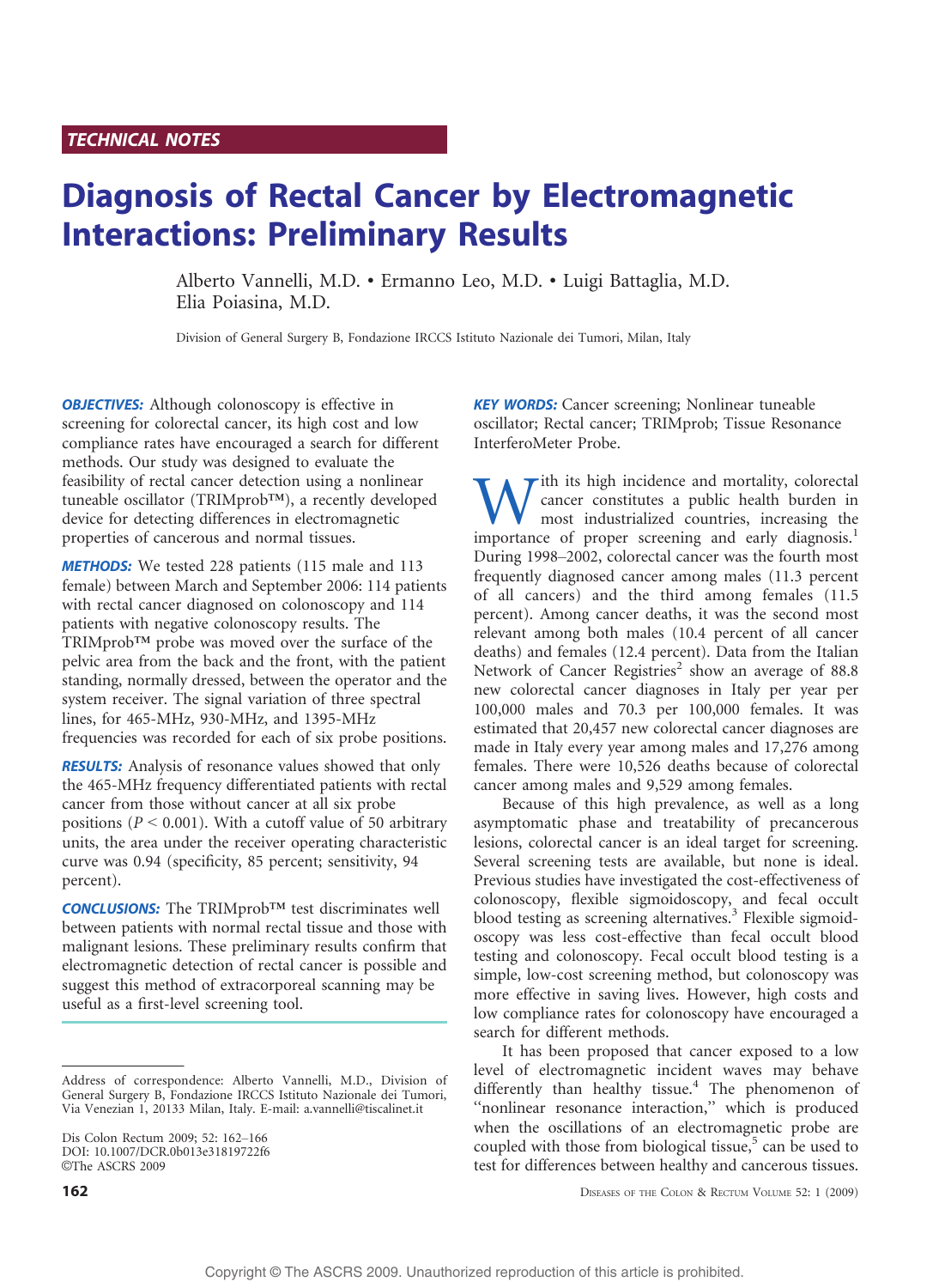A device containing a nonlinear tuneable oscillator  $(TRIMprob^{TM})$  has been used with encouraging results in the diagnosis of prostate cancer $5-7$  and breast cancer.<sup>8</sup> The aim of the present study was to test the ability of the TRIMprob<sup>TM</sup> device to detect rectal cancer.

## MATERIALS AND METHODS

## **Patients**

Of 1,792 patients admitted to our outpatient clinic from March to September 2006 because of gastrointestinal disease, 756 patients underwent colonoscopy and were evaluated for possible participation in the TRIMprob<sup>TM</sup> study. Exclusion criteria consisted of age younger than 18 years, history of psychiatric illness, and preoperative radiotherapy. To rule out possible interference with the electromagnetic field, we also excluded patients with active phlogistic processes, such as inflammatory bowel disease, anal abscess, or fistulas. To rule out possible interference from other types of altered tissues, we included only the rectum, with a cutoff 15 centimeters from the anal verge. A total of 228 patients (113 females and 115 males) were selected for participation in the study: 114 patients with negative colonoscopy results and 114 patients with colonoscopy positive for rectal cancer. Written informed consent was obtained from all subjects. The study protocol was approved by the Institutional Review Board of the Istituto Nazionale dei Tumori.

#### Test Principle

The TRIMprob<sup>TM</sup> system (Galileo Avionica, Turin, Italy), also called a Tissue Resonance InterferoMeter Probe, consists of a hand-held, battery-operated detection probe, a receiver, and a computer display. The system has been previously described.<sup>4,5,8</sup> Briefly, the probe, which is about 30 cm long, contains a nonlinear oscillator that generates a complex electromagnetic wave of low intensity with three frequency components (465, 930, and 1395 MHz) and a high degree of spatial and temporal coherence. According to Bellorofonte et al.<sup>5</sup>, malignant and normal tissues may differ in the way they interact with such electromagnetic waves because proteins acquire more surface charges in malignant tumours,<sup>9</sup> and the attraction of these charges for water molecules results in the presence of more ''bound water.'' Furthermore, dramatic changes in metabolism, intercellular communication, and adhesion properties of cancer cells result in modification of the number and nature of membrane proteins. The dipolar parts of the membrane proteins, which protrude from the membrane, can be reoriented by an oscillating electric field.<sup>10</sup> The electromagnetic field produced by the nonlinear oscillator of the TRIMprob<sup>TM</sup> stimulates oscillations inside the tissue. When these oscillations begin to resonate, an energy transfer can be detected in the wave emitted by the probe.<sup>8</sup> The receiver

situated a short distance from the probe detects the change and acts as a spectrum analyzer. When the probe is brought near cancerous tissue, interaction with the oscillating electric field causes a negative amplitude change in one or more of the spectral lines. The reduction in signal amplitude indicates the presence of abnormal tissues and structures. The frequencies 465, 930, and 1395 MHz were previously determined to be optimal because they appeared to respond in the appropriate way to the resonances of the system.<sup>8</sup>

## Test Procedure

The test was performed for each individual patient according to the procedure shown in Figure 1. The patient stood between the operator and the receiver, at a distance of 120 cm from the receiver. There was a single operator, who was not blinded to the results of the colonoscopy, because the endpoint was the feasibility of this device. The patient was dressed normally, but no



FIGURE 1. TRIMprob<sup>TM</sup> procedures. The detector was kept in close contact with the pelvic surface and was moved through six planes: A1, posterior right lateral; A2, posterior median; A3, posterior left lateral; B1, anterior right lateral; B2, anterior median; B3, anterior left lateral.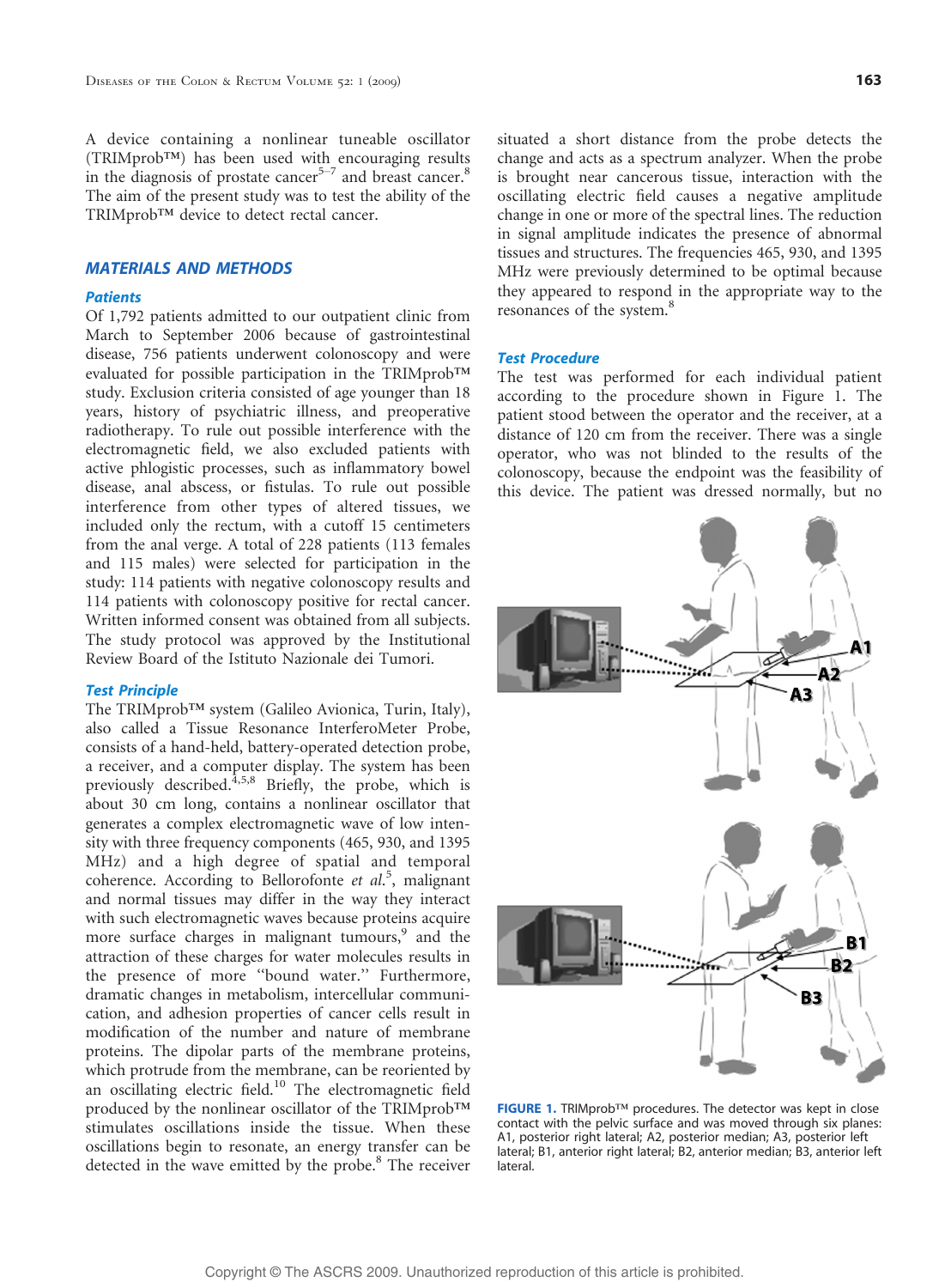| <b>TABLE 1.</b> Characteristics of tumors found in patients with |  |  |  |
|------------------------------------------------------------------|--|--|--|
| positive colonoscopy                                             |  |  |  |

| Tumor                       | No. of patients ( $n = 114$ ) | %    |  |  |  |  |  |
|-----------------------------|-------------------------------|------|--|--|--|--|--|
| Length from anal verge (cm) |                               |      |  |  |  |  |  |
| $15 - 11$                   | 26                            | 22.8 |  |  |  |  |  |
| $10 - 7$                    | 50                            | 43.9 |  |  |  |  |  |
| $<$ 7                       | 38                            | 33,3 |  |  |  |  |  |
| Astler-Coller category      |                               |      |  |  |  |  |  |
| Α                           | 12                            | 10.5 |  |  |  |  |  |
| <b>B1</b>                   | 18                            | 15.8 |  |  |  |  |  |
| <b>B2</b>                   | 25                            | 21.9 |  |  |  |  |  |
| C <sub>1</sub>              | 35                            | 30.7 |  |  |  |  |  |
| C <sub>2</sub>              | 14                            | 12.3 |  |  |  |  |  |
| D                           | 10                            | 8.8  |  |  |  |  |  |
| Perivascular infiltration   |                               |      |  |  |  |  |  |
| <b>Negative</b>             | 54                            | 47.4 |  |  |  |  |  |
| Positive                    | 60                            | 52.6 |  |  |  |  |  |

metallic objects were allowed on his or her person, and no electronic devices were admitted in the test area. The pelvic area was scanned by moving the detector at close contact over the pelvic surface through six planes, first in three directions (axial, left, and right) with the patient facing the receiver and then repeating the process with the patient turned to face the operator. In this way, a scan of the whole pelvis volume was obtained with signal acquisition at six positions: posterior median, left lateral, and right lateral; and anterior median, left lateral, and right lateral. Each change in amplitude of the emitted signals at the established frequencies was recorded and stored in an electronic file as a value of the corresponding spectral line expressed in arbitrary units between 255 and 0. Thus, three numeric values, corresponding to the signal amplitude of the spectral lines for the frequencies 465, 930, and 1395 MHz, were obtained for each position.

#### Statistical Analysis

Descriptive statistics (mean value, standard deviation, minimum, maximum, and range) were calculated for the signal amplitude values of the three frequencies for the six positions of signal acquisition. For each position and frequency, patients with positive results on colonoscopy were compared with those with negative results by means of Student's t-test. To evaluate the diagnostic performance of the TRIMprob<sup>TM</sup> test, we calculated receiver operating characteristic (ROC) curves for each of the three frequencies, using the mean of the two lowest signal values from the six acquisition positions in each patient for the individual TRIMprob<sup>TM</sup> values and the results of colonoscopy as the standard. Afterwards, the value of the area under each of the three different curves was calculated.

For all analyses,  $P$  values  $\leq 0.05$  were considered significant. All statistical tests were performed with the SPSS 13.0 software for Windows (SPSS, Milan, Italy).

#### RESULTS

No adverse effects of the TRIMprob<sup>TM</sup> procedure were observed. The procedure was performed in a short time (approximately 10 minutes) and was well accepted by all patients.

Data from 114 patients with negative colonoscopy results and 114 patients with positive colonoscopy results were available for analysis. The mean patient age was 60.1 (range,  $30-85$ ; SD, 11.8) years for the negative colonoscopy group and  $59.7$  (range,  $30-85$ ; SD, 12.5) years for the positive colonoscopy group ( $P = 0.67$ ). All patients with positive colonoscopy were admitted to the hospital with a diagnosis of adenocarcinoma and submitted to surgery. Table 1 shows the distribution of the main tumor characteristics.

Descriptive statistics for the signal amplitude values at each probe position and frequency are shown in Table 2. The results of Student's t-test performed on the comparison of values from patients with negative

|           | Results of colonoscopy |                              |                                                  |           |                       |           |                        |           |                        |           |        |           |
|-----------|------------------------|------------------------------|--------------------------------------------------|-----------|-----------------------|-----------|------------------------|-----------|------------------------|-----------|--------|-----------|
|           |                        | <b>Negative</b>              |                                                  |           |                       |           |                        | Positive  |                        |           |        |           |
|           |                        | First line<br><b>465 MHz</b> | Third line<br>Second line<br>930 MHz<br>1395 MHz |           | First line<br>465 MHz |           | Second line<br>930 MHz |           | Third line<br>1395 MHz |           |        |           |
| Position  | Mean                   | <b>SD</b>                    | Mean                                             | <b>SD</b> | Mean                  | <b>SD</b> | Mean                   | <b>SD</b> | Mean                   | <b>SD</b> | Mean   | <b>SD</b> |
| Posterior |                        |                              |                                                  |           |                       |           |                        |           |                        |           |        |           |
| Right     | 98.9                   | 29.11                        | 111.54                                           | 43.13     | 124.92                | 30.08     | 52.14                  | 22.53     | 98.44                  | 35.56     | 116.85 | 26.39     |
| Median    | 95.67                  | 31.55                        | 109.96                                           | 42.48     | 121.08                | 31.30     | 51.61                  | 27.12     | 96.79                  | 36.34     | 117.7  | 24.41     |
| Left      | 98.84                  | 30.14                        | 108.93                                           | 45.14     | 122.12                | 32.79     | 52.65                  | 21.05     | 98.25                  | 36.20     | 116.02 | 27.04     |
| Anterior  |                        |                              |                                                  |           |                       |           |                        |           |                        |           |        |           |
| Right     | 95.05                  | 32.28                        | 110.67                                           | 44.09     | 123.84                | 29.46     | 55.37                  | 20.24     | 101.32                 | 33.11     | 119.49 | 25.13     |
| Median    | 93.92                  | 29.36                        | 105.92                                           | 43.14     | 121.7                 | 31.22     | 48.73                  | 23.57     | 99.89                  | 33.76     | 116.45 | 26.20     |
| Left      | 99.32                  | 28.89                        | 112.18                                           | 42.30     | 122.25                | 30.69     | 56.19                  | 21.73     | 99.54                  | 31.82     | 115.79 | 26.04     |

#### TABLE 2. Descriptive statistics for signal amplitude values<sup>a</sup> of spectral lines for 465-MHz, 930-MHz, and 1395-MHz frequencies

SD = standard deviation.

<sup>a</sup> Expressed in arbitrary units.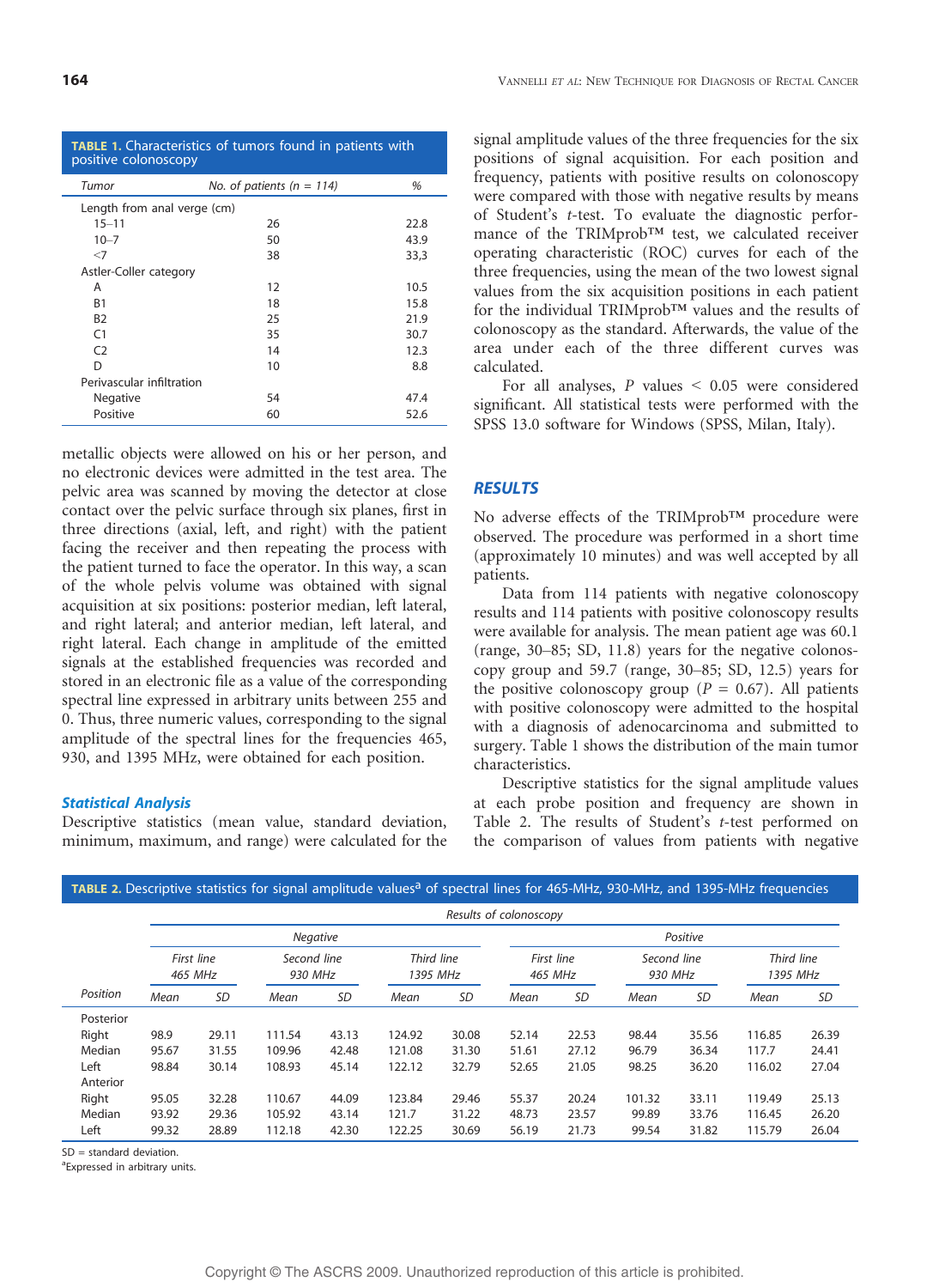TABLE 3. Student's t-test<sup>a</sup> of comparison of mean signal amplitude values from patients with negative vs. positive colonoscopy

|                           | Student's t-test |         |  |
|---------------------------|------------------|---------|--|
| Position                  | $\tau$           | P value |  |
| Posterior right           |                  |         |  |
| 465 MHz                   | 13.06            | < 0.001 |  |
| 930 MHz                   | 2.05             | 0.01    |  |
| 1395 MHz                  | 2.02             | 0.03    |  |
| Posterior median          |                  |         |  |
| 465 MHz                   | 11.03            | < 0.001 |  |
| 930 MHz                   | 2.52             | 0.01    |  |
| 1395 MHz                  | 0.91             | 0.37    |  |
| Posterior left            |                  |         |  |
| 465 MHz                   | 13.40            | < 0.001 |  |
| 930 MHz                   | 0.11             | 0.05    |  |
| 1395 MHz                  | 1.53             | 0.13    |  |
| Anterior right            |                  |         |  |
| 465 MHz                   | 11.01            | < 0.001 |  |
| 930 MHz                   | 1.08             | 0.07    |  |
| 1395 MHz                  | 1.20             | 0.23    |  |
| Anterior median (465 MHz) |                  |         |  |
| 465 MHz                   | 12.08            | < 0.001 |  |
| 930 MHz                   | 1.17             | 0.24    |  |
| 1395 MHz                  | 1.04             | 0.17    |  |
| Anterior left             |                  |         |  |
| 465 MHz                   | 12.07            | < 0.001 |  |
| 930 MHz                   | 2.05             | 0.01    |  |
| 1395 MHz                  | 1.07             | 0.09    |  |

<sup>a</sup> Equality of variance assumed.

colonoscopy vs. those with positive colonoscopy are shown in Table 3. Only the first spectral line, at the 465-MHz frequency, differentiated the group with positive colonoscopy from that with negative colonoscopy in



FIGURE 2. Receiver operating characteristic (ROC) curves and corresponding areas under the ROC curve (AUC-ROC) calculated for each frequency (465 MHz, 930 MHz, and 1395 MHz) using the mean of the two lowest signal values from the six acquisition positions in each patient for the individual TRIMprob™ values and the results of colonoscopy as the standard. Diagonal segments are produced by ties.

| ۰,<br>I<br>w<br>۰.<br>. .<br>۰. |
|---------------------------------|
|                                 |

| <b>TABLE 4.</b> Area under the curve of receiver operating<br>characteristics curve (AUC-ROC) |                      |                      |                        |                      |                      |  |  |
|-----------------------------------------------------------------------------------------------|----------------------|----------------------|------------------------|----------------------|----------------------|--|--|
|                                                                                               |                      |                      |                        |                      | Asymptotic<br>95% CI |  |  |
| Spectral line                                                                                 | AUC-ROC              | $SE^a$               | $P^{\rm b}$            | Lower<br>boundary    | Upper<br>boundary    |  |  |
| 465 MHz<br>930 MHz<br>1395 MHz                                                                | 0.94<br>0.51<br>0.52 | 0.02<br>0.04<br>0.04 | < 0.01<br>0.75<br>0.65 | 0.91<br>0.44<br>0.44 | 0.97<br>0.59<br>0.59 |  |  |

95% CI = 95% Confidence interval: AUC-ROC = Area under the curve of receiver operating characteristic curve;  $SE = Standard$  error.

<sup>a</sup>Under the nonparametric assumption.

<sup>b</sup>Null hypothesis: true area = 0.5.

all six probe positions ( $P < 0.001$ ). At 930 MHz, the two groups differed significantly only in the posterior right, posterior median, posterior left, and anterior left positions; no significant differences were seen at 1395 MHz.

Figure 2 shows the ROC curves calculated for each frequency. The corresponding area under the ROC curve (AUC-ROC) is shown for each frequency in Table 4. Only the 465-MHz frequency had an AUC-ROC value close to 1 (0.94), indicating good discrimination between positive and negative colonoscopy at this frequency. In contrast, 930 MHz and 1395 MHz had AUC-ROC values close to 0.5, indicating poor discrimination.

Table 5 shows the diagnostic performance of the  $TRIMprob^{TM}$  test when a cutoff of 50 arbitrary units was chosen for the 465-MHz frequency.

#### **DISCUSSION**

Recent interest has focused on use of the phenomenon of nonlinear resonance interaction coupling of the oscillations of a probe with those from biological tissues for diagnosis of disease.<sup>13-15</sup> Our study shows that this technique may be useful in the detection of rectal cancer. In our experience, the TRIMprob<sup>TM</sup> procedure can be easily and quickly performed and is well accepted by patients. Our finding that the 465-MHz frequency was the most accurate of the three frequencies in identifying patients affected by rectal cancer (AUC-ROC, 0.94) was consistent with results obtained by Bellorofonte et al.<sup>5</sup> in patients with prostate cancer.

Because the TRIMprob<sup>TM</sup> is a handheld device and the beam emitted from the probe is narrow, proper

| TABLE 5. Diagnostic accuracy of TRIMprob™ with a cutoff of<br>50 arbitrary units for the 465-MHz frequency |               |                |                |  |  |  |
|------------------------------------------------------------------------------------------------------------|---------------|----------------|----------------|--|--|--|
| True positive                                                                                              | True negative | False positive | False negative |  |  |  |
| n                                                                                                          | n             |                | n              |  |  |  |
| 107                                                                                                        |               | 17             |                |  |  |  |
| Specificity 0.85 (0.77-0.91)<br>Sensitivity 0.94 (0.88-0.98)                                               |               |                |                |  |  |  |